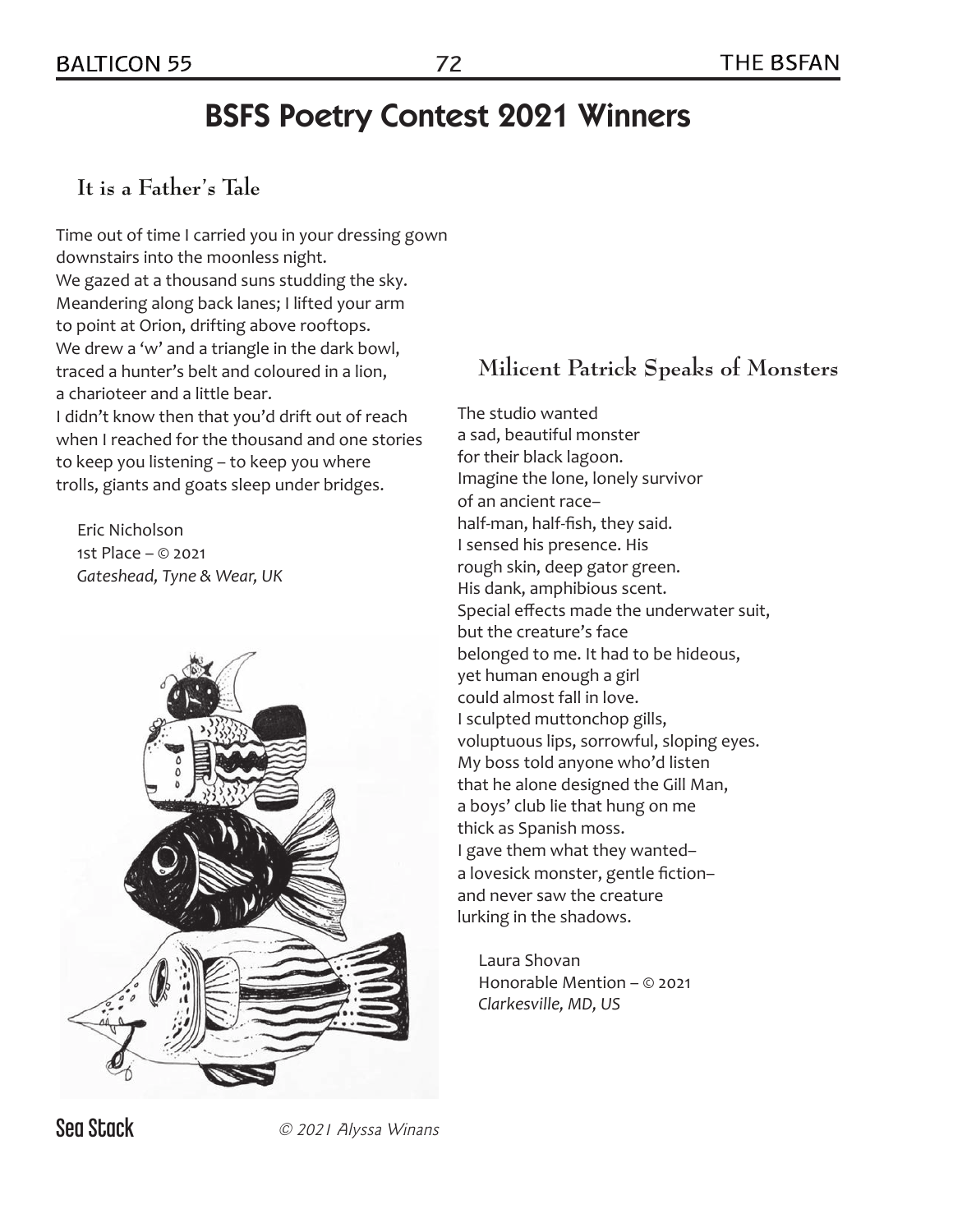## BSFS Poetry Contest 2021 Winners

#### **Memories of a Mermaid**

A glittering sliver of something was glimpsed on the horizon today Bobbing slowly nearer, Like a cork on a rough sea Every now and then the beauty of it Caught the eye of a turning sunbather A child even pointed once, Declaring it a mermaid But as the day drew on Interest waned And the beach began to clear. The glimpse of glitter swelling With the drawing in of the tide Grazed the sand of the shore For the first time Shifting back And forth Back And forth With the slow rhythmic pulse of the sea Before finally coming to a halt. Moments passed. The snout of a spaniel sniffed indifferently A dog walker stopped Hesitantly, poking with the toe of her shoe A naked body flopped back A picture of sullied perfection Luminous skin a wonderful shade of pale Blue eyes wide, an expression of mild surprise Colourless hair encrusted with sparkling sand Only the curl of a piece of paper held tight within a hand I told you not to drown It said.

Natascha Graham 2nd Place – © 2021 *Woodbridge, Suffolk, UK*

#### **Cygnus**

She developed her muscles and her instincts on the farm and by protecting her flock. She's not some dewy maiden or disguised princess dancing lightly in satin slippers. As a girl she was too big and too loud and too awkward. Now they see her coming and flee. Enough. If she is to be cast out for being who she is she will be who she is unapologetically. She sways with purpose and her voice is low as she walks out into the night. She dons and fills her skin of feathers and down, flexes her powerful wings and flies up up up and away to her flock of stars.

Ryan E. Holman 3rd Place – © 2021 *Kensington, MD, US*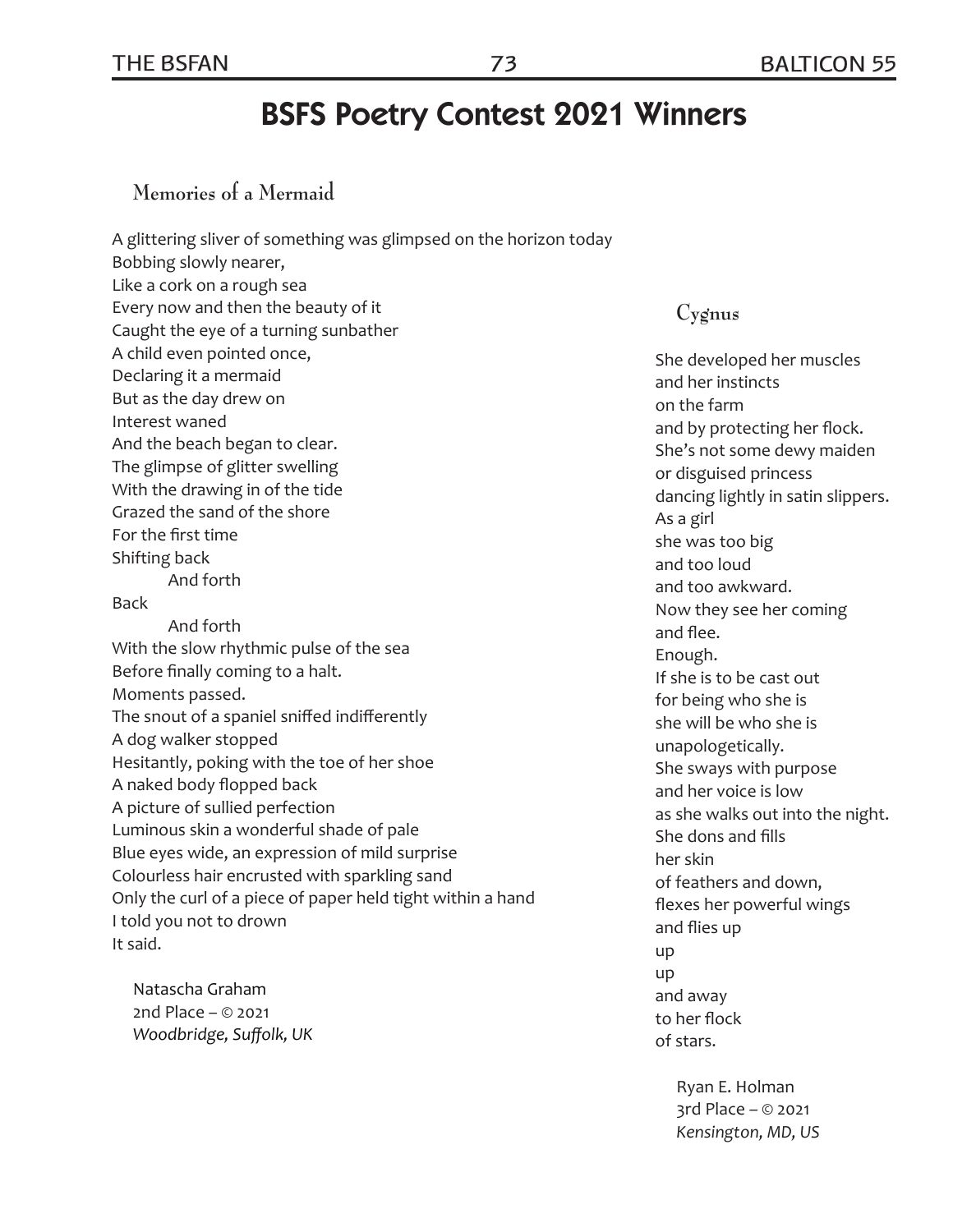# BSFS Poetry Contest 2021 Winners

### **The Catty Hours**

Midnight with my little black cat Waiting for Halloween Pricking me with his fine needle claws– Signs of love as he purrs, purrs– Sharp as his green eyes Staring deep into my soul, His pointed ears, pointed tail Little black magic cat Riding on my chest like the flat of a broom As I soar through dreamland, Guarding me, Hissing my demons away As anxieties dig deep In the wee small hours The witching hours The canny, green-eyed hours The catty hours Calm dark waters, dipping cool hands Smooth as the black velvet of midnight (With my little black cat) Fingers stir through purring black fur As I smooth angled cheeks and triangle chin That slant like his wise, glowing cat-eyes.

Max purrs me to sleep, rumbles regular as waves Pushing me off the shore With Wynken, Blynken, and Nod, Sailing through star-land, dreamland, Little black cat perched on the helm. My long, lean, sleek and sinuous cat-man, His tail waving like a cavalier's plume, Honor bright as Maximilien Morrel And his cat-like Count, Rumbling away this tightness in my chest That catches me, quickening my breath To nightmares echoing this fulcrum life– With almost as many loved ones now my beloved dead As are still living with me on this side– When my dead outnumber my living, Will I dip down into that darkness? Dip down (into Death) I wake to find my cheek pressed sleek Into purring black cat fur, And Max gazes at me With smiling black cat eyes

Adele Gardner Honorable Mention – © 2021 *Newport News, VA, US*